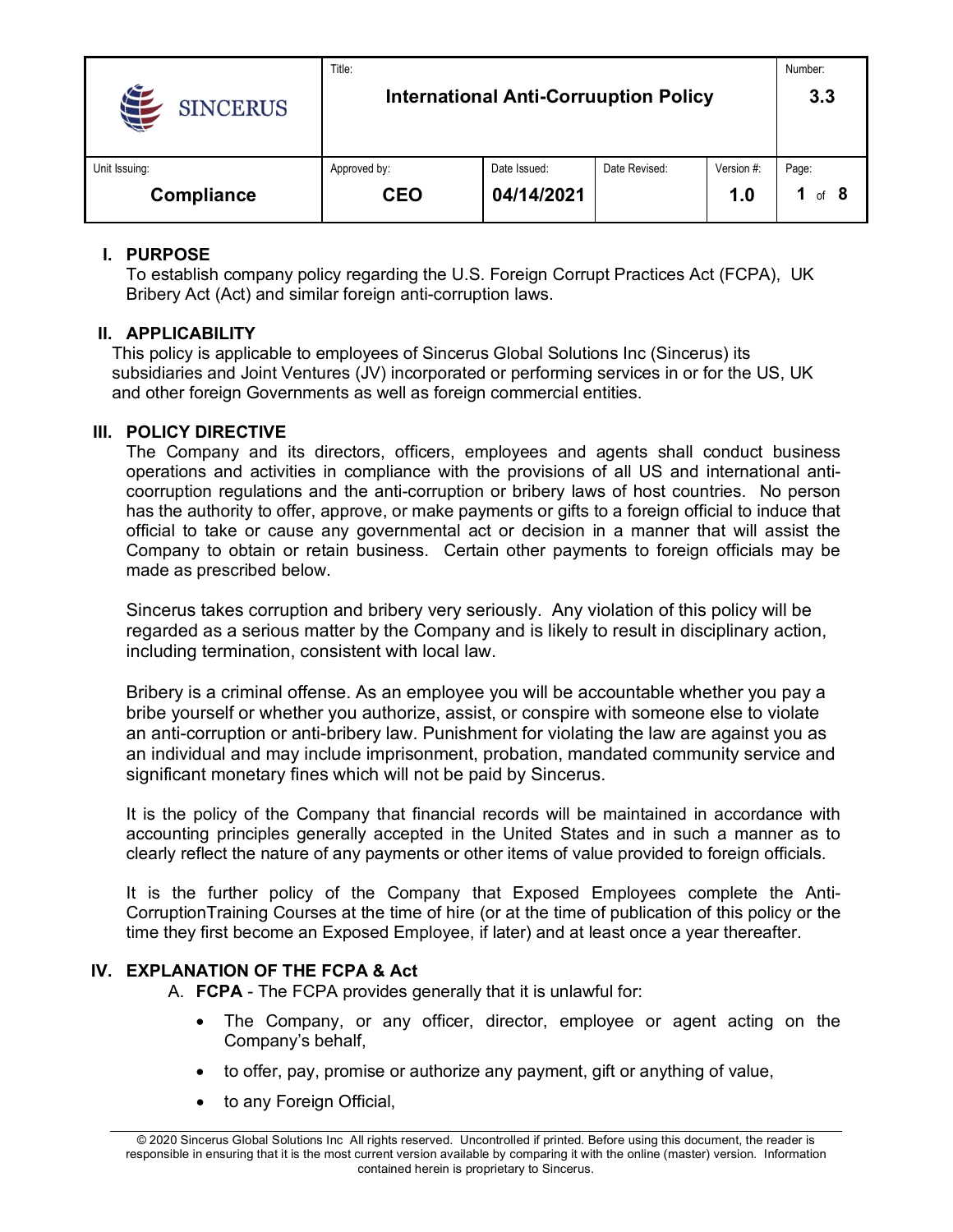|                 | Title:                                       |              |               |            | Number: |
|-----------------|----------------------------------------------|--------------|---------------|------------|---------|
| <b>SINCERUS</b> | <b>International Anti-Corruuption Policy</b> |              |               |            | 3.3     |
| Unit Issuing:   | Approved by:                                 | Date Issued: | Date Revised: | Version #: | Page:   |
| Compliance      | CEO                                          | 04/14/2021   |               | 1.0        | Ωf      |

• for purposes of influencing or inducing any official act or decision by the recipient or another, securing any improper advantage or obtaining or retaining business for the Company or any person.

To violate the FCPA, the person making or authorizing the payment must have a corrupt intent, and the payment must be intended to induce the recipient to misuse his official position to direct business or provide a benefit wrongfully to the payer or to any other person.

The FCPA does not require that a corrupt act actually succeed in its purpose. The mere offer or promise of a corrupt payment can constitute a violation of the statute.

The FCPA prohibits any corrupt payment intended to influence any act or decision of a Foreign Official in his official capacity, to induce the Foreign Official to do or omit to do any act in violation of his lawful duty, to obtain any improper advantage or to induce a Foreign Official to use his influence improperly to affect or influence any act or decision.

The concept of "retaining business" is very broad. It includes all activities carried on in the performance of existing contracts.

The prohibited payment is not limited to a payment or gift made with Company funds. Corrupt payments or gifts from personal funds are also prohibited. An offer or promise of a payment is equally prohibited as an actual payment.

#### **B. UK Bribery Act:**

The Act is applicable to employees of Sincerus, its subsidiaries and Joint Ventures (JV) incorporated or performing services in or for the UK Government. This includes a British overseas territories citizen, a British National (Overseas), a British Overseas citizen, a person who under the British Nationality Act 1981 was a British subject or a British protected person within the meaning of that Act or an individual ordinarily resident in the United Kingdom.

#### **C. Agents, Consultants and Others**

Payments to an agent, consultant, subcontractor, or other third party, when it is known or believed that there will be a resulting payment to a Foreign Official, are also prohibited. Therefore, it is important that agreements with agents, consultants and subcontractors, as well as third-party teaming agreements, joint venture agreements and memorandums of understanding prohibit such unlawful payments by the agent, consultant, subcontractor, or other third party. Such agreements and other factors relevant to the transaction must be carefully reviewed to be sure that no such prohibited payments will occur. Written agreements with such agents, consultants, subcontractors or other third parties should contain provisions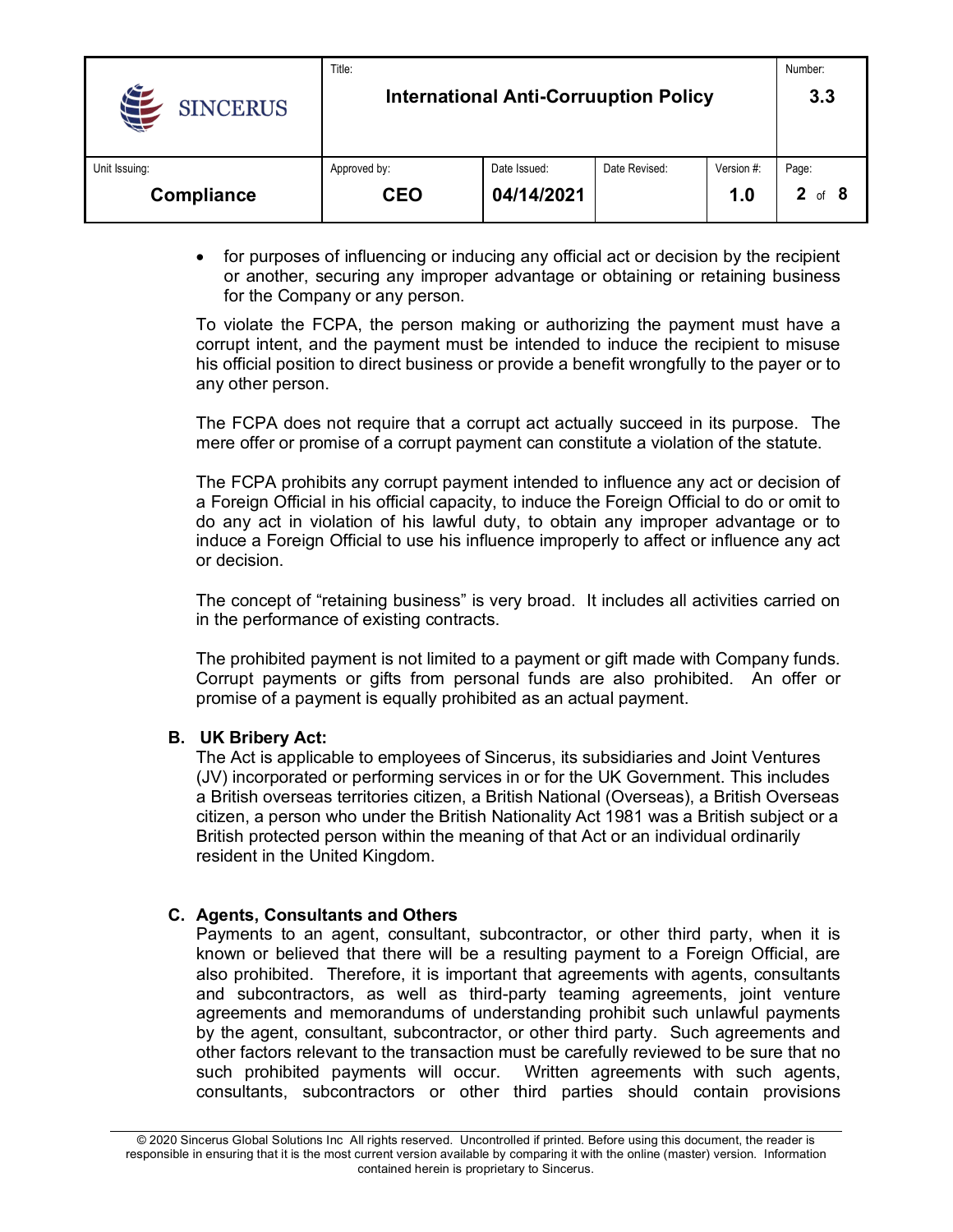|                       | Title:                                       |              |               |            | Number:     |
|-----------------------|----------------------------------------------|--------------|---------------|------------|-------------|
| 44<br><b>SINCERUS</b> | <b>International Anti-Corruuption Policy</b> |              |               |            | 3.3         |
| Unit Issuing:         | Approved by:                                 | Date Issued: | Date Revised: | Version #: | Page:       |
| Compliance            | CEO                                          | 04/14/2021   |               | 1.0        | 3<br>of $8$ |

prohibiting unlawful payments, compliance with the FCPA and the Company's FCPA policies, representations regarding any improper involvement of Foreign Officials in the proposed transaction and provisions for termination and other remedies, including indemnification, in the event of a failure to comply with such undertakings.

### **D. Facilitating Payments**

Nominal payments to Foreign Officials may be permitted. There is an exception to the anti-bribery prohibition for payments to facilitate or expedite performance of a "routine governmental action…which is ordinarily and commonly performed by a foreign official."

The FCPA lists the following examples of ministerial activities: obtaining permits, licenses, or other official documents to qualify a person to do business in a foreign country; processing governmental papers, such as visas and work orders; providing police protection, mail pick-up and delivery, or scheduling inspections associated with contract performance or inspections related to transit of goods across country; providing phone service, power and water supply, loading and unloading cargo, or protecting perishable products or commodities from deterioration; or actions of a similar nature.

The range of these lawful payments, sometimes called "grease" payments, is very narrow and would never extend to payments made with a view toward obtaining business. **Any such facilitating payment must be discussed with and approved in advance by the Sincerus's CEO, COO or Legal Office.**

**It should be noted that the Act does not allow facilitating payments under any circumstances.** 

### **E. Payment of Travel Expenses**

In the event that Foreign Officials visit company sites in the U.S. or in other countries, for information and education purposes, such as visiting operations similar to those that would be employed in their countries, or attend trade fairs sponsored or promoted by the company, the company may pay the Foreign Officials reasonable and necessary travel expenses incidental to such visits. Reasonable expenses should be similar to those permitted under the Joint Travel Regulations. Payment of such travel expenses should be made directly to the provider of the services, not the individual Foreign Official, and must be approved in advance by the Legal Department.

Expenditures for meals, entertainment, and other normal social amenities with respect to visiting Foreign Officials in the ordinary course of business must not be extravagant and must conform to the host country laws.

### **F. Books and Records; Internal Controls**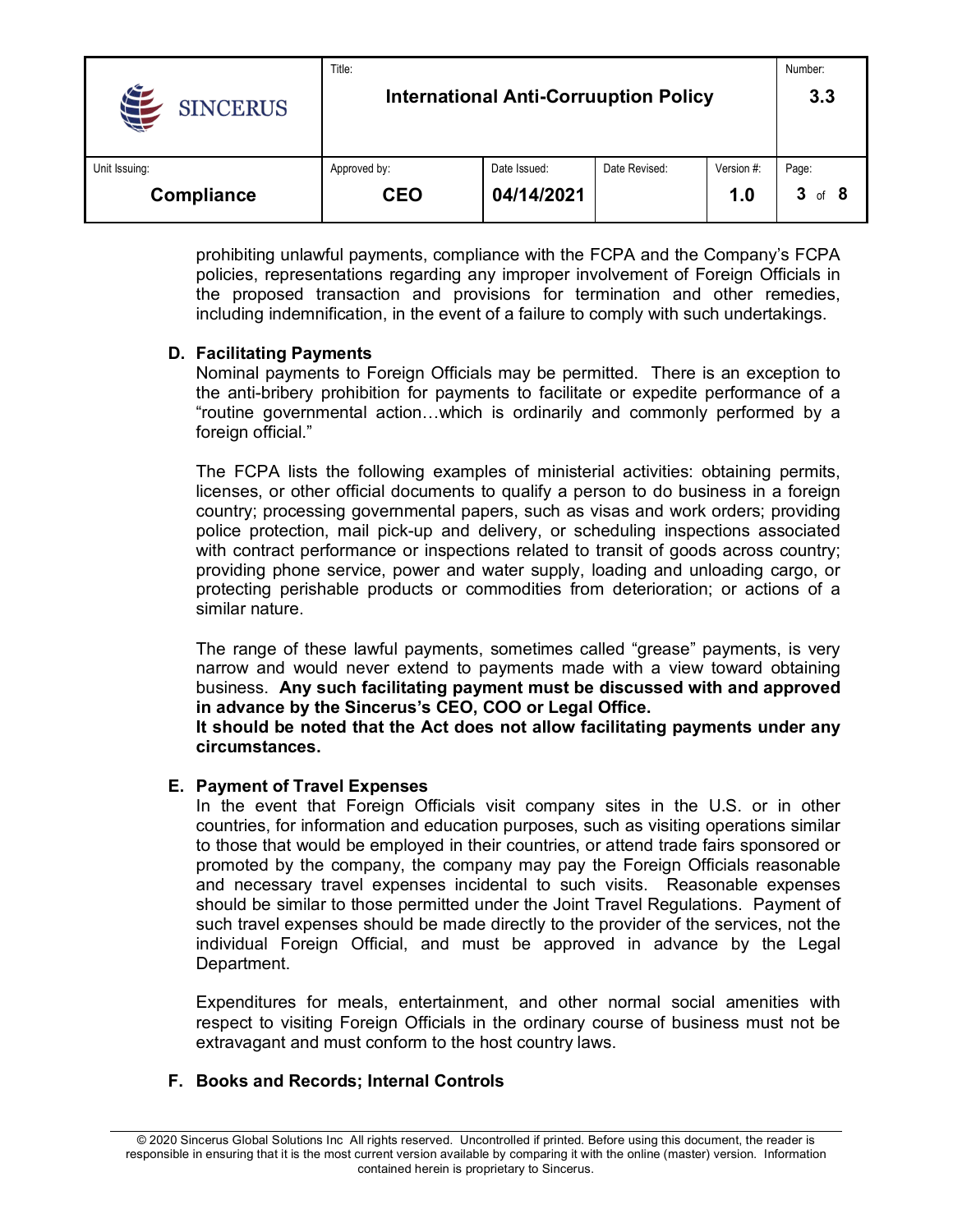|                               | Title:                                       |              |               |            | Number:     |
|-------------------------------|----------------------------------------------|--------------|---------------|------------|-------------|
| <b>Aft</b><br><b>SINCERUS</b> | <b>International Anti-Corruuption Policy</b> |              |               |            | 3.3         |
| Unit Issuing:                 | Approved by:                                 | Date Issued: | Date Revised: | Version #: | Page:       |
| Compliance                    | <b>CEO</b>                                   | 04/14/2021   |               | 1.0        | 4<br>of $8$ |

Both the FCPA and Act prohibits the falsification of books and records to conceal any improper payments and requires that the company maintain financial records that fairly reflect the company's transactions in reasonable detail.

The FCPA requires the company to devise and maintain a system of internal accounting controls that provide reasonable assurances that transactions will:

- Be executed in accordance with proper authorization;
- Be recorded in a manner that permits the preparation of financial statements that are in accordance with accounting principles generally accepted in the United States;
- Allow access to Company assets only as authorized by management; and
- Be recorded in accounts that are reconciled to underlying detail at reasonable intervals.

#### **G. Penalties**

Violations of the FCPA & the Act can lead to criminal prosecution and civil penalties, including substantial fines against the company and the individuals involved, as well as imprisonment. Even a mere allegation of a violation can result in extremely high costs of defense and severe harm to the company's reputation.

### **H. What Does 'Anti-Corruption' Mean to You?**

Corruption can take place in many types of activities. It usually is designed to obtain financial benefits or other personal gain. For example, bribes are intended to influence behavior – they could be in the form of money, a privilege, an object of value, an advantage, or merely a promise to influence a person in an official or public capacity. Usually, two people are involved and both will benefit. Examples of a bribe include:

- Offer or receipt of cash in the form of a kickback, loan, fee or reward
- Giving of aid, donations or voting designed to exert improper influence

The areas of business where corruption, including bribery, can most often occur include:

- 1. Gifts, Entertainment and Hospitality
- 2. Facilitation Payments
- 3. Procurement Process
- 4. Political, Community and Charitable Contributions

# **V. HOST COUNTRY LAWS**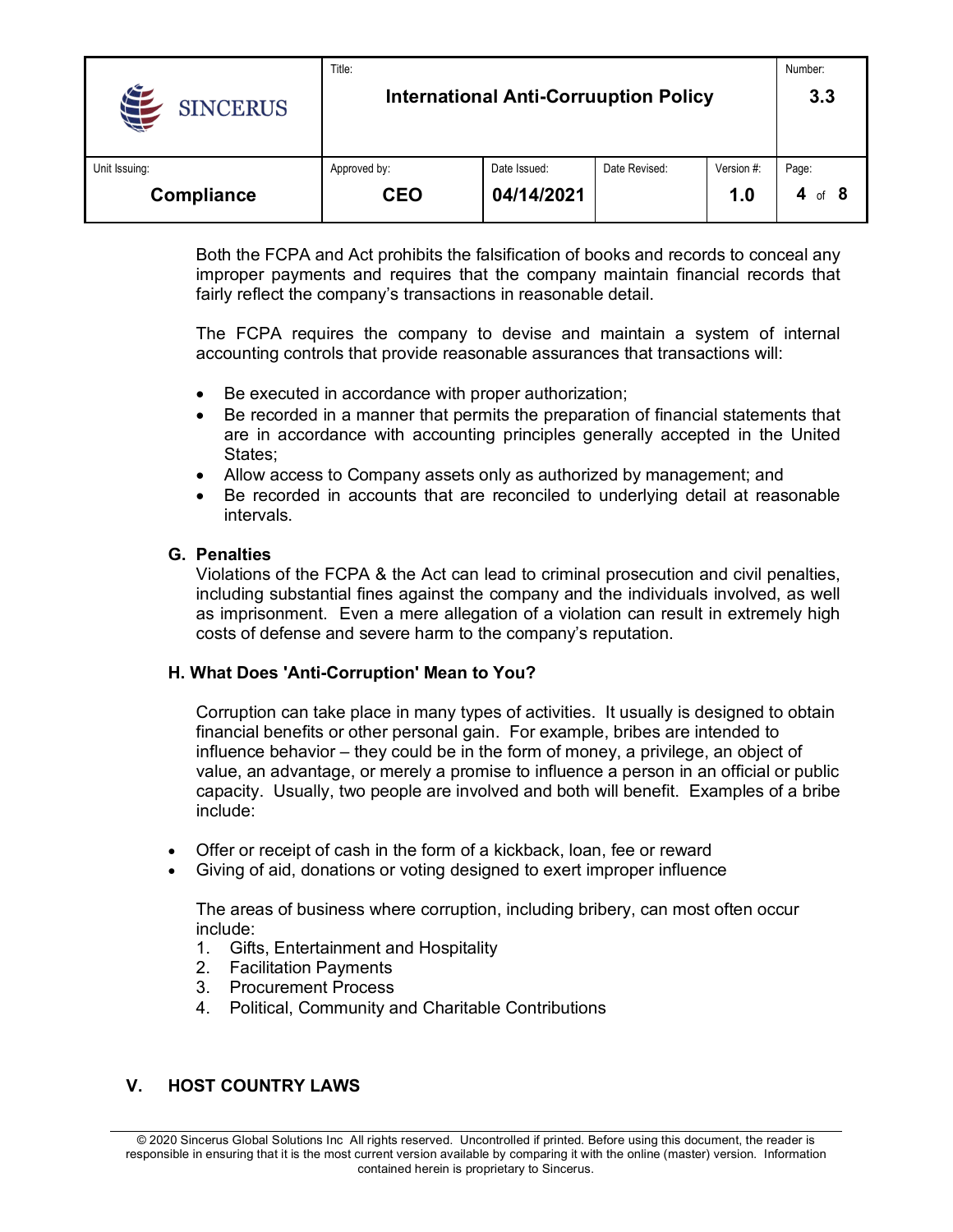|                                | Title:                                       |              |               |            | Number:     |
|--------------------------------|----------------------------------------------|--------------|---------------|------------|-------------|
| $\bigoplus$<br><b>SINCERUS</b> | <b>International Anti-Corruuption Policy</b> | 3.3          |               |            |             |
| Unit Issuing:                  | Approved by:                                 | Date Issued: | Date Revised: | Version #: | Page:       |
| Compliance                     | CEO                                          | 04/14/2021   |               | 1.0        | 5<br>of $8$ |

Many countries, including the European Union countries, have adopted the Organization for Economic Cooperation and Development's Convention on Combating Bribery of Foreign Public Officials in International Business Transactions and, as a result, have adopted laws similar to the FCPA. Other countries, such as the United Arab Emirates, have signed the United Nations Convention Against Corruption and have also adopted anti-bribery laws.

While these laws may vary in scope, they generally prohibit the same types of corrupt payments as are prohibited by the FCPA & the Act. They may be even more stringent than the FCPA; for example, the Act does not not permit the facilitating payments described above. Violations of these laws can subject the persons or companies involved to similar prosecutions and penalties, as well as imposing penalties under the company's contracts.

#### **VI. RED FLAGS**

These are examples of "red flags" that should raise concerns about Anti-Corruption issues. Any employee who becomes aware of one or more red flags in connection with an actual or potential transaction must immediately notify the Legal Office.

- Payments to a numbered account
- Payments made in a country other than the country where services are to be performed or in a currency other than that used in such country
- Cash payments
- Unusually high fees, commissions, or retainers
- History of corruption in the country
- Questionable reputation of an agent, consultant, or subcontractor
- Refusal by an agent, consultant or subcontractor to agree in writing that it will not engage in corrupt payments and to accept that a violation of such obligation constitutes grounds for termination of the relationship for default
- Lack of transparency in financial records
- Inflated or unusual invoices
- Relationships between an agent, consultant, or subcontractor and Foreign Officials
- Apparent lack of qualifications or resources on the part of the agent, consultant, or subcontractor
- Recommendations from a Foreign Official regarding use of the proposed agent, consultant, or subcontractor.

#### **VII. DUE DILIGENCE**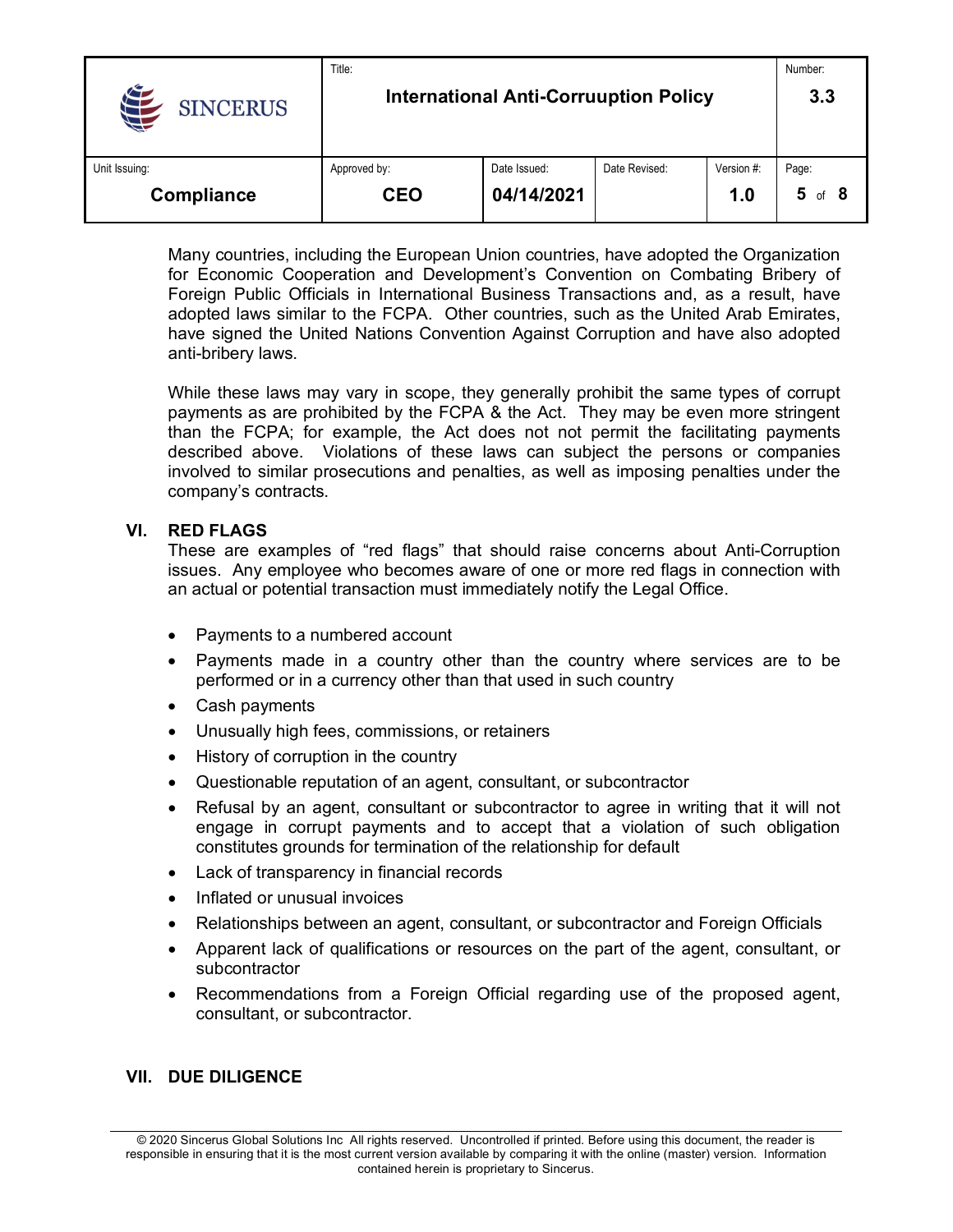|                 | Title:                                       |              |               |            | Number:     |
|-----------------|----------------------------------------------|--------------|---------------|------------|-------------|
| <b>SINCERUS</b> | <b>International Anti-Corruuption Policy</b> | 3.3          |               |            |             |
| Unit Issuing:   | Approved by:                                 | Date Issued: | Date Revised: | Version #: | Page:       |
| Compliance      | CEO                                          | 04/14/2021   |               | 1.0        | 6<br>of $8$ |

In every international transaction that involves an agent, consultant, subcontractor or representative or involves other circumstances where there may be a concern about compliance with this Policy the Company must perform a due diligence investigation, as directed by the Legal Office, to assure the Company that the party is a legitimate and trustworthy enterprise that will comply with this Policy and that other potential corrupt practice concerns are properly reviewed. These investigations must be conducted before entering into any foreign agreement and at later stages in the event a red flag is raised.

### **VIII. PROHIBITIONS**

No person may make any payment, offer of payment, authorization of payment or gift to any Foreign Official for purposes of influencing or inducing any official act or decision by the recipient or another, securing any improper advantage, or obtaining or retaining business.

Financial records will not be prepared or maintained in such a manner as to mask improper payments to Foreign Officials.

You are not allowed to make political contributions from Company funds without authorization. Political contributions, as permitted by law, must be approved in advance by legal counsel.

Contributions made by Sincerus to community projects or charities need to be made in good faith and in compliance with our Code of Business Conduct, this Anti-Corruption Policy and all relevant Sincerus policies and procedures.

### **IX. ANNUAL CERTIFICATIONS AND TRAINING**

Exposed Employees will take the annual Anti-Corruption Training and execute the Annual Anti-Corruption Employee Certification on an annual basis and submit it to their managers for review and filing in personnel files. Managers will direct any issues raised by such certifications or refusal to execute and submit a certification in a timely manner to the Legal Office.

Exposed Employees are required to complete the Anti-Corruption training courses at the time of hire (or at the time of publication of this policy or the time they first become an Exposed Employee, if later) and at least once a year thereafter. Managers are responsible for assuring such course completion.

Exposed Persons are responsible for understanding about the Anti-corruption Policy and procdures as well as any host country anti-bribery laws, for complying with these laws, and for reporting immediately any suspicion of violations.

Managers of Exposed Persons are responsible for ensuring that the Exposed Persons take the Anti-Corruption Training Courses and comply with this policy.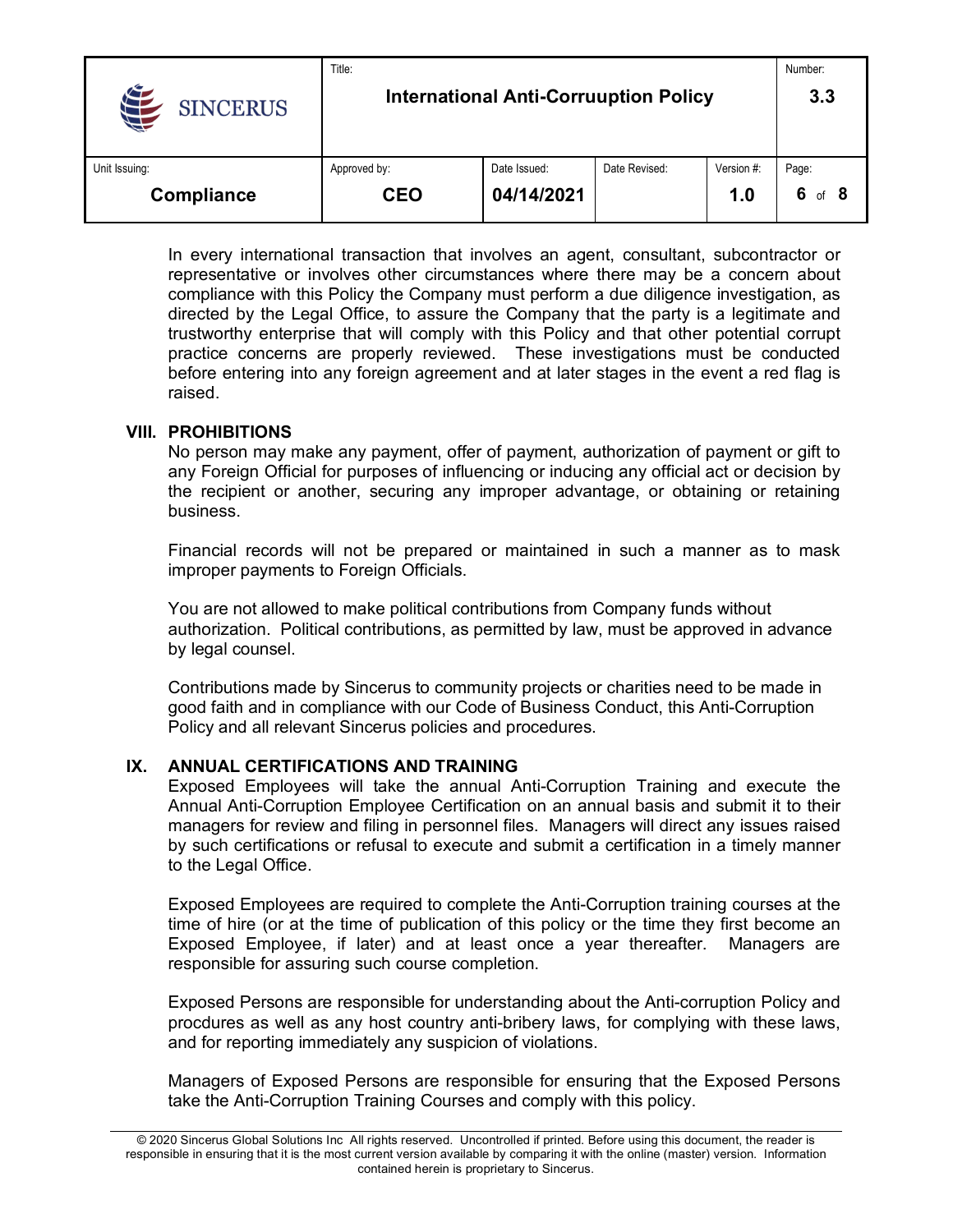|                   | Title:                                       |              |               |            | Number: |
|-------------------|----------------------------------------------|--------------|---------------|------------|---------|
| <b>SINCERUS</b>   | <b>International Anti-Corruuption Policy</b> |              |               |            | 3.3     |
| Unit Issuing:     | Approved by:                                 | Date Issued: | Date Revised: | Version #: | Page:   |
| <b>Compliance</b> | CEO                                          | 04/14/2021   |               | 1.0        | of $8$  |

# **X. DEFINITIONS**

- **"Company"** includes Sincerus Global Solutions Inc controlled (wholly owned or majority-owned) subsidiaries, whether foreign or domestic.
- **FCPA "Exposed Employees"** means:
- "**Exposed Employees**" means:
	- All employees elected or designated as officers, such as presidents, vice presidents, secretaries or treasurers, including officers of business units
	- All employees at the manager level or above engaged directly in finance, accounting, contracts, law and compliance, marketing or business development
	- All employees working directly on a contract with a foreign customer in the following job categories:

Sourcing/Purchasing Contract Administration Human Resources Finance/Accounting Business Development **Internal Audit** Compliance-All functions Compliance-Cult Card Users Finance Analyst or similar function **Agents/Consultants** Employees responsible for cash disbursements

- Any other employees designated as Exposed Employees by their managers, on the basis that their employment activities might give rise to FCPA matters
- Under certain circumstances Managers may request that specific employee's be exempted from training. Exemptions may be granted at the discretion of the General Counsel or his/her designated representative on a case by case basis.
- **"Anti-Corruption Training Courses"** means the company's Web-based compliance courses. (Information on accessing the Anti-Corruption Training Courses is available through the HR, Ethics/Compliance or Legal Office.)
- **"Foreign Official"** includes any officer or employee of a foreign government, department, agency or instrumentality, including any state-owned enterprise such as an airline, bank or oil company, a foreign political party or candidate for office, an international governmental organization or any person acting in an official capacity for any of them.
- **"Host Country"** means any foreign country in which the company is doing business or seeking to do business.

© 2020 Sincerus Global Solutions Inc All rights reserved. Uncontrolled if printed. Before using this document, the reader is responsible in ensuring that it is the most current version available by comparing it with the online (master) version. Information contained herein is proprietary to Sincerus.